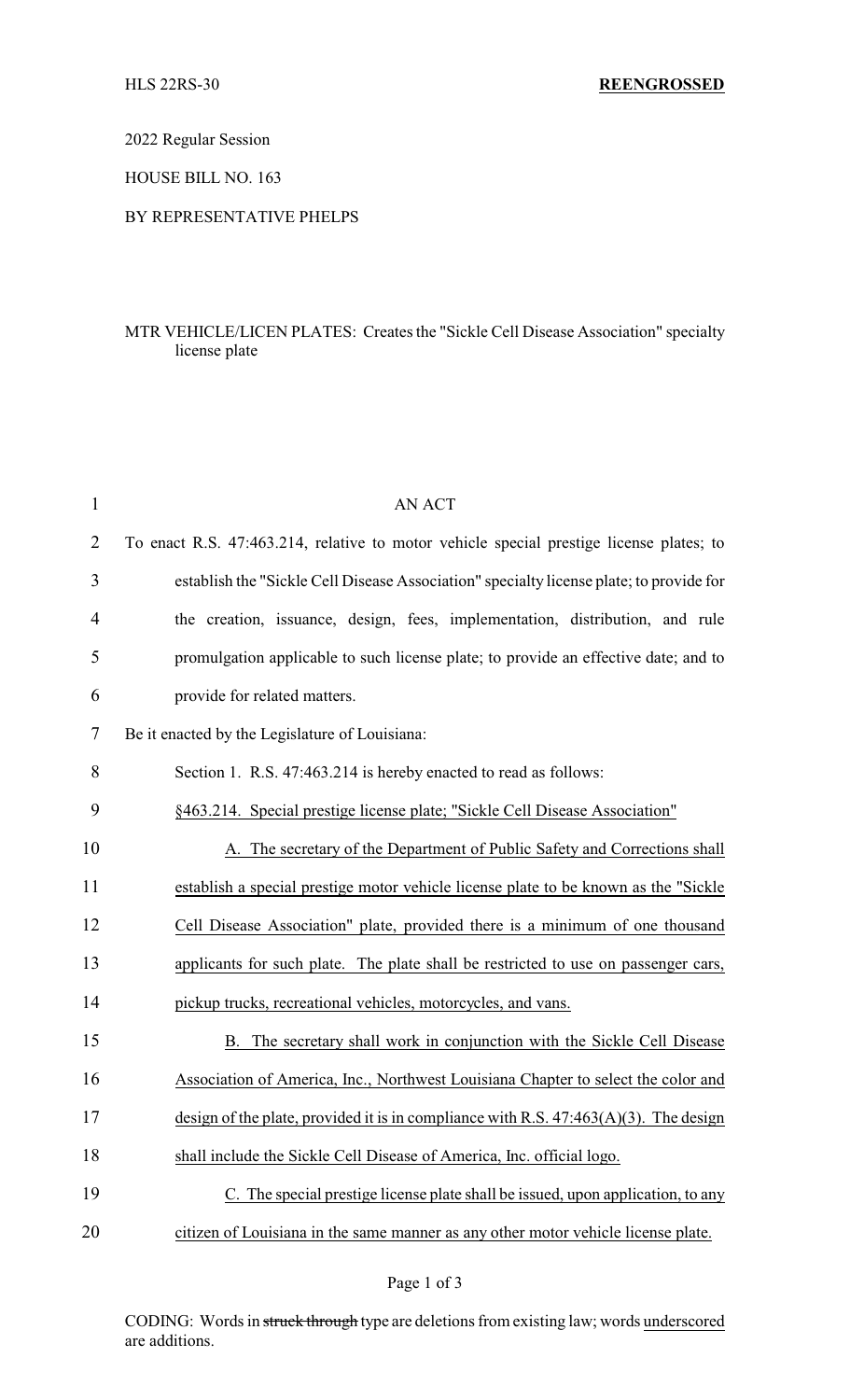| $\mathbf{1}$   | D. The department shall collect an annual royalty fee of twenty-five dollars                  |  |
|----------------|-----------------------------------------------------------------------------------------------|--|
| $\overline{2}$ | that shall be disbursed in accordance with Subsection E of this Section. This fee             |  |
| 3              | shall be in addition to the standard motor vehicle license tax imposed by Article VII,        |  |
| 4              | Section 5 of the Constitution of Louisiana, and a handling fee of three dollars and           |  |
| 5              | fifty cents for each plate to be retained by the department to offset a portion of            |  |
| 6              | administrative costs.                                                                         |  |
| $\tau$         | E. The annual royalty fee shall be collected by the department and forwarded                  |  |
| 8              | to the Baton Rouge Sickle Cell Anemia Foundation, the Sickle Cell Disease                     |  |
| 9              | Association of America, Inc., Northwest Louisiana Chapter, the Southwest Louisiana            |  |
| 10             | Sickle Cell Anemia, Inc., the Northeast Louisiana Sickle Cell Anemia Technical                |  |
| 11             | Resource Foundation, Inc., and the Sickle Cell Anemia Research Foundation in equal            |  |
| 12             | payments. The monies received from the royalty fees shall be used to assist the local         |  |
| 13             | sickle cell foundations with operational costs and to support programs for sickle cell        |  |
| 14             | clients and their families in their efforts to live productive and stable lives.              |  |
| 15             | The secretary shall promulgate and adopt rules and regulations as are<br>F.                   |  |
| 16             | necessary to implement the provisions of this Section.                                        |  |
| 17             | Section 2. This Act shall become effective upon signature by the governor or, if not          |  |
| 18             | signed by the governor, upon expiration of the time for bills to become law without signature |  |
| 19             | by the governor, as provided by Article III, Section 18 of the Constitution of Louisiana. If  |  |
| 20             | vetoed by the governor and subsequently approved by the legislature, this Act shall become    |  |
| 21             | effective on the day following such approval.                                                 |  |
| 22             | Section 3. The Department of Public Safety and Corrections, office of motor                   |  |
| 23             | vehicles, is hereby directed to create the special prestige license plate when the applicable |  |
| 24             | statutory provisions are met and its system is updated to accommodate the creation of new     |  |
| 25             | plates.                                                                                       |  |